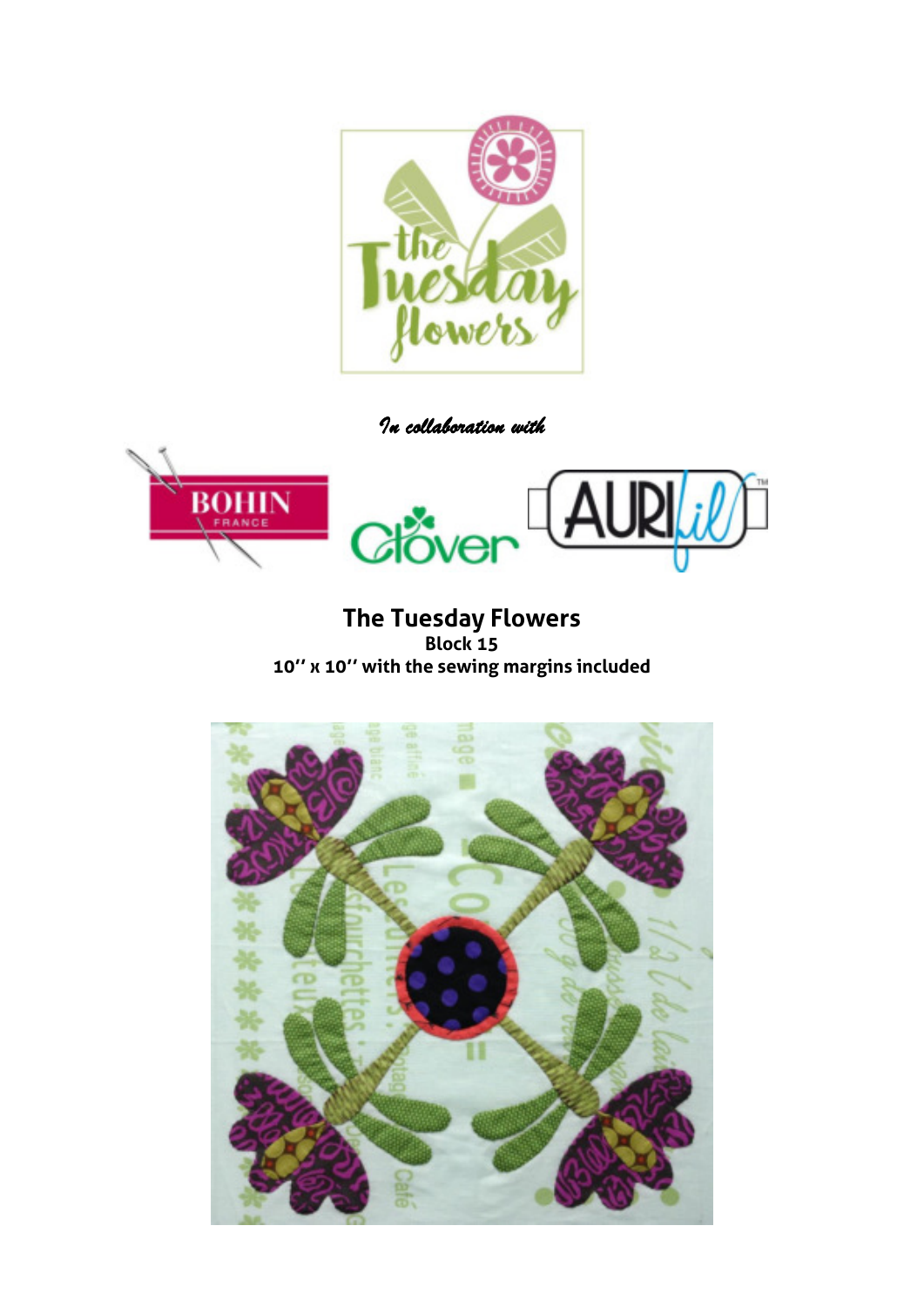**General points:** 

The given measures for cutting square A include the  $\frac{1}{4}$ " sewing margins, rounded up to  $\frac{1}{2}$ " for both. For the appliqués, add your favorite sewing margin.

*In the explanations beneath and in the video, I have made it a bit more difficult by separating the petals of each flower. You choose the way you prefere.* 

**The cutting:** 

 **With a background fabric: 1 square A of 10 ½'' With an assortment of fabrics for each flower: 5 petals B (in one fabric) 4 petals C (in a second fabric) 1 central petal C (in a third fabric) With an assortment of fabrics for the leaves: A total of 8 leaved D and 8 leaved D' With a fabric for the stems: 4 pieces E With two fabrics for the center: A total of 1 circle F and one circle G.**

**BOHIN temporary glue pen ref 65504 BOHIN chalk pen: 3 leads R Nº91472 BOHIN needle for appliqué n° 10 ref 4971 AURIFIL 100% cotton threads which match the fabrics CLOVER mini ion 8003EU Freezer paper** 

## **Realisation:**

Pattern 1: Fold the square A on both its diagonals and on the front of the square. Report the main lines of the pattern with the PDF file.



Sch $1$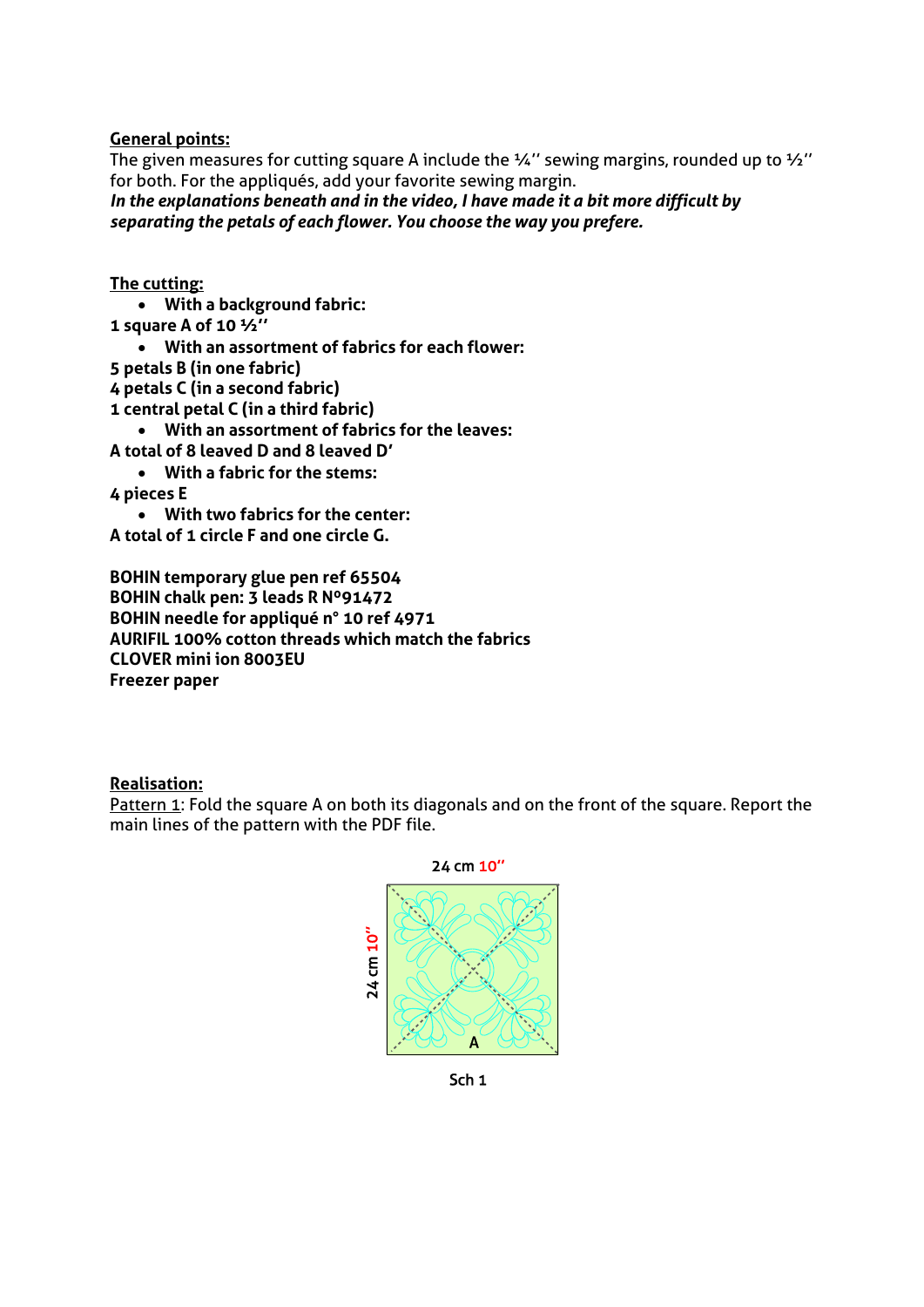Pattern 2: According to your favorite method, make the appliqués by following the order of the templates.

For each flower, applique the 5 petals B in place. Then add the 4 petals C with the same fabric. Finish off with the central petal C.

Then applique the leaves D, D' and the stem E.



Pattern 3: You will be left off with the circle F to applique, as well as the circle G in the center of the block.



**Bloc 15**